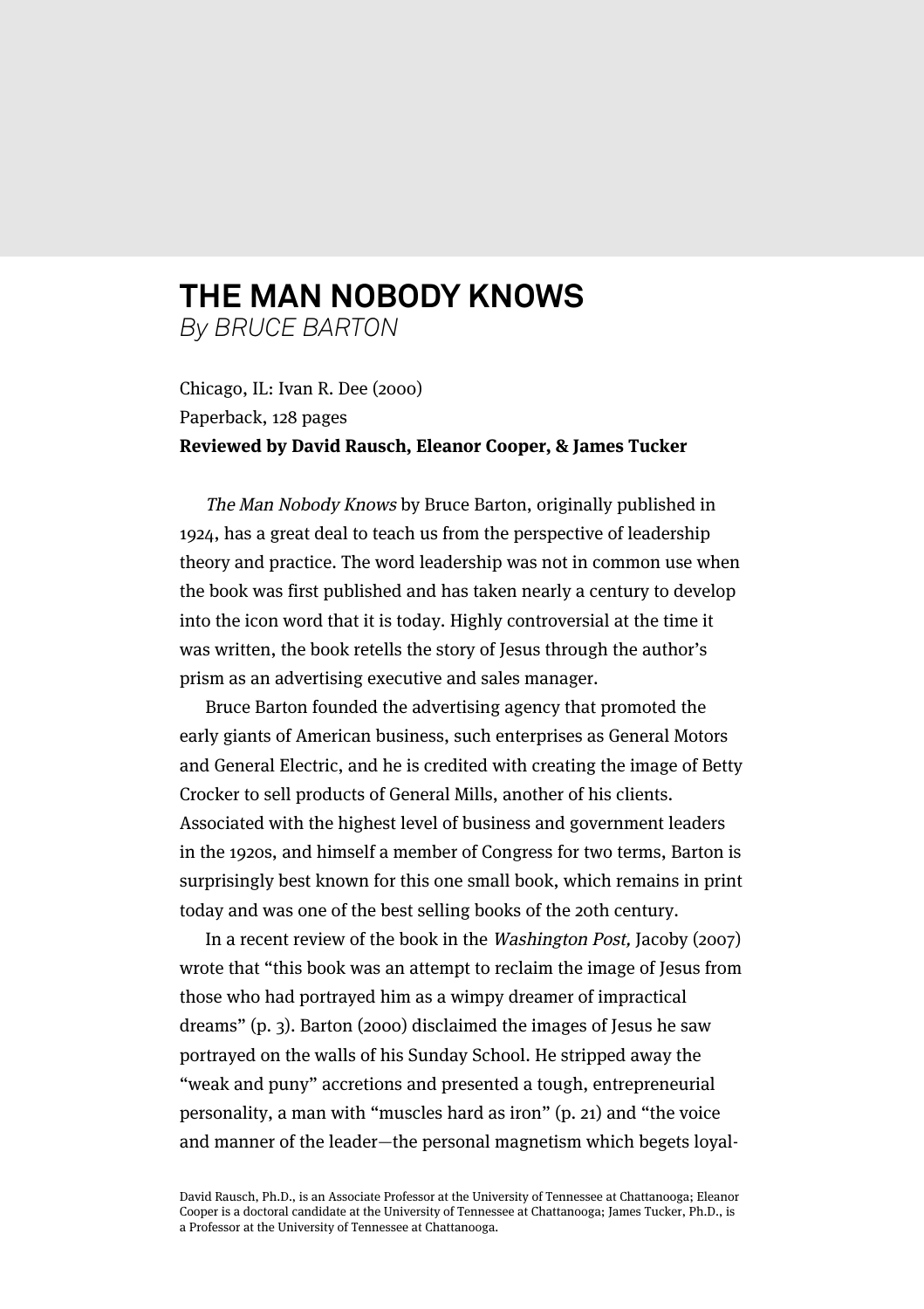ty and commands respect" (p. 13). Top among the elements that Barton attributes to Jesus' success as a leader are his "blazing conviction" and his "wonderful power to pick men and to recognize hidden capacities in them" (p. 17). He described a man with vision, consuming sincerity, and overwhelming faith in the work he is called to do. According to Jeff Sharlet (2008), author of The Family, Barton believed that "only strong, magnetic men inspire great enthusiasm and build great organizations" (p. 136).

In many ways, Barton's image of Jesus is a projection of himself: positive, aggressive, promoter, organizer, enabler—the kind of leader he'd like to have and to be. As such, it's an interesting example of contextualization. To understand this contextualization phenomena, we consider what Hesselgrave wrote in Hermeneutics, Inerrancy and the Bible (1984):

Contextualization is the process whereby representatives of a religious faith adapt the forms and content of that faith in such a way as to communicate and (usually) commend it to the minds and hearts of a new generation within their own changing culture or to people with other cultural backgrounds. (p. 694)

Barton's interest in communicating from his professional perspective is similar to the way he believed Jesus communicated, using parables and cultural illustrations that would relate well to the people he addressed. As Richard Fried wrote in the introduction to Barton's 2000 edition, "He offered religion with a modern face" (p. ix).

Understanding Barton's (2000) use of contextualization offers an opportunity to look at the leadership lessons, context and theories that might emerge from the text. Take, for example, his retelling the story of Jesus' temptation in the wilderness:

In the calm of that wilderness there came the majestic conviction which is the very soul of leadership—the faith that his spirit was linked with the Eternal, that God had sent him into the world to do a work which no one else could do, which—if he neglected it would never be done. . . . To every man of vision the clear Voice speaks; there is no great leadership where there is no mystic. Nothing splendid has ever been achieved except by those who dared believe that something inside themselves was superior to circumstance. (p. 13)

Barton (2000) used the term "the eternal miracle" to describe that individual experience which is the "awakening of the inner consciousness of power" (p. 10). He placed the story of Jesus' temptation in the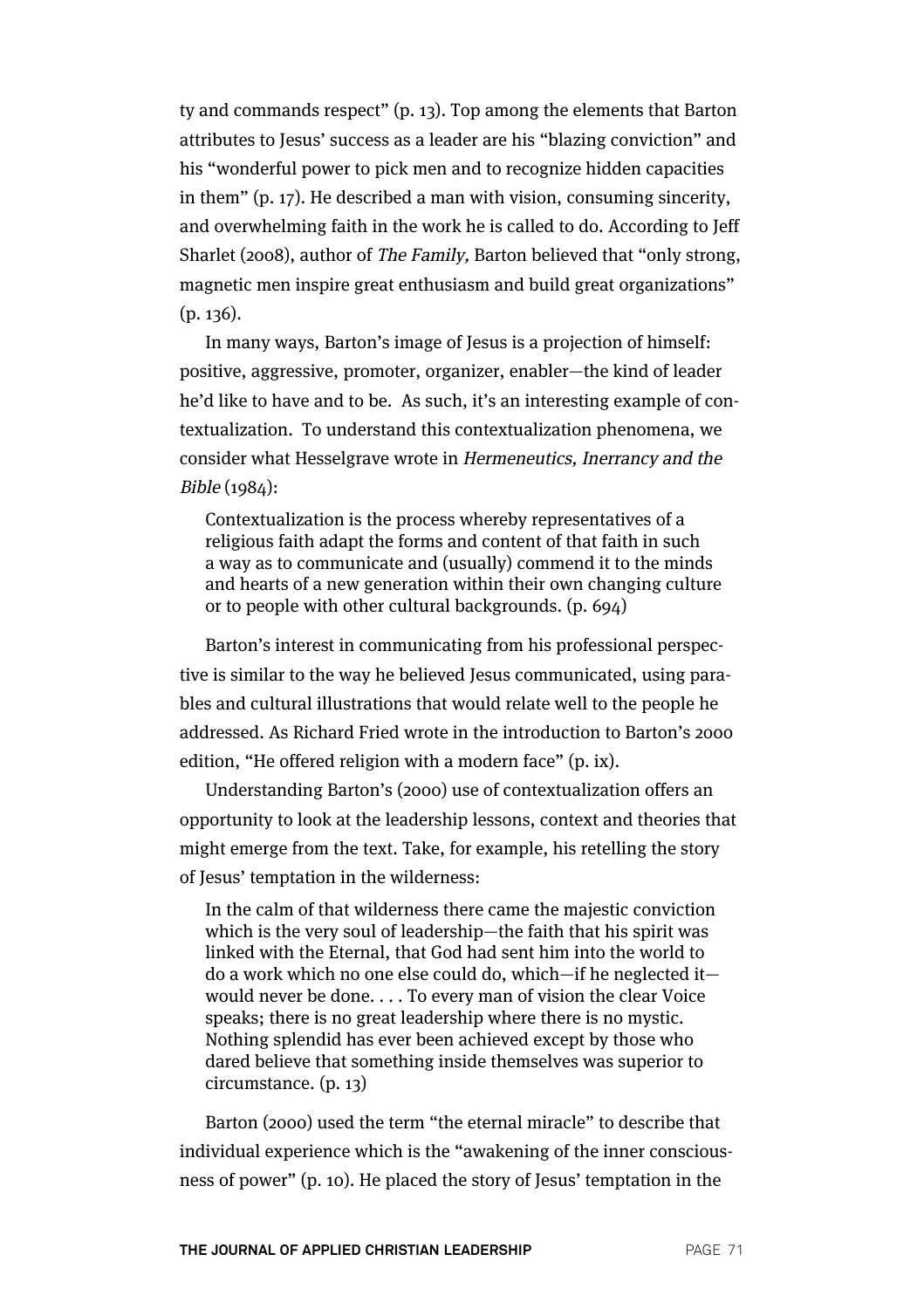wilderness in the context of a luncheon in New York City of two hundred of the most influential men of the day and raised the question: "When and how and where did the eternal miracle occur in the lives of those men?" (p. 10).

Servant Leadership is always on most lists when it comes to the relationship of Jesus and leadership theory. Greenleaf presented the theory in a 1970 essay, "The Servant as Leader." Continuing Greenleaf's work, Spears & Lawrence (2004) shared ten characteristics of servant leaders including listening, empathy, healing, awareness, persuasion, conceptualization, foresight, stewardship, commitment to the growth of others, and building community. Barton (2000) identified service as the first component of Jesus' "business philosophy" (p. 83).

The ten characteristics are visible in many parts of the text. For example, the healing characteristic is shared with Barton's version of the parable of an invalid in Capernaum. In Barton's retelling, the emphasis is not only on healing; he also uses this opportunity to advance his thesis on Jesus as a man of strength who healed others. Strength does not make the list of Servant Leadership, but it is important to Barton; he puts it this way: "And the man who so long ago had surrendered to despair, rose and gathered up his bed and went away healed—like others in Galilee—by strength from an overflowing fountain of strength" (p. 25).

Strength of body and conviction were qualities admired in Barton's day when American business was gaining ground in the world and the captains of industry needed a spark to fire their imaginations and fuel their inner furnaces of conviction. Barton (2000) himself devised a promotional strategy for his book—that every executive would give it to the top ten men in his organization as Christmas gifts (p. xii).

The title of the chapter called "The Executive" was changed to "The Leader" in the 1950 edition of the book. The concept of leadership was developing. No longer were just executives and the captains of industry considered leaders, but common men, any one of us, could influence others. Although Barton's book is clearly addressed to the business and government sector of the 1920s, his themes of service and personal awakening are applicable to anyone at any time in history.